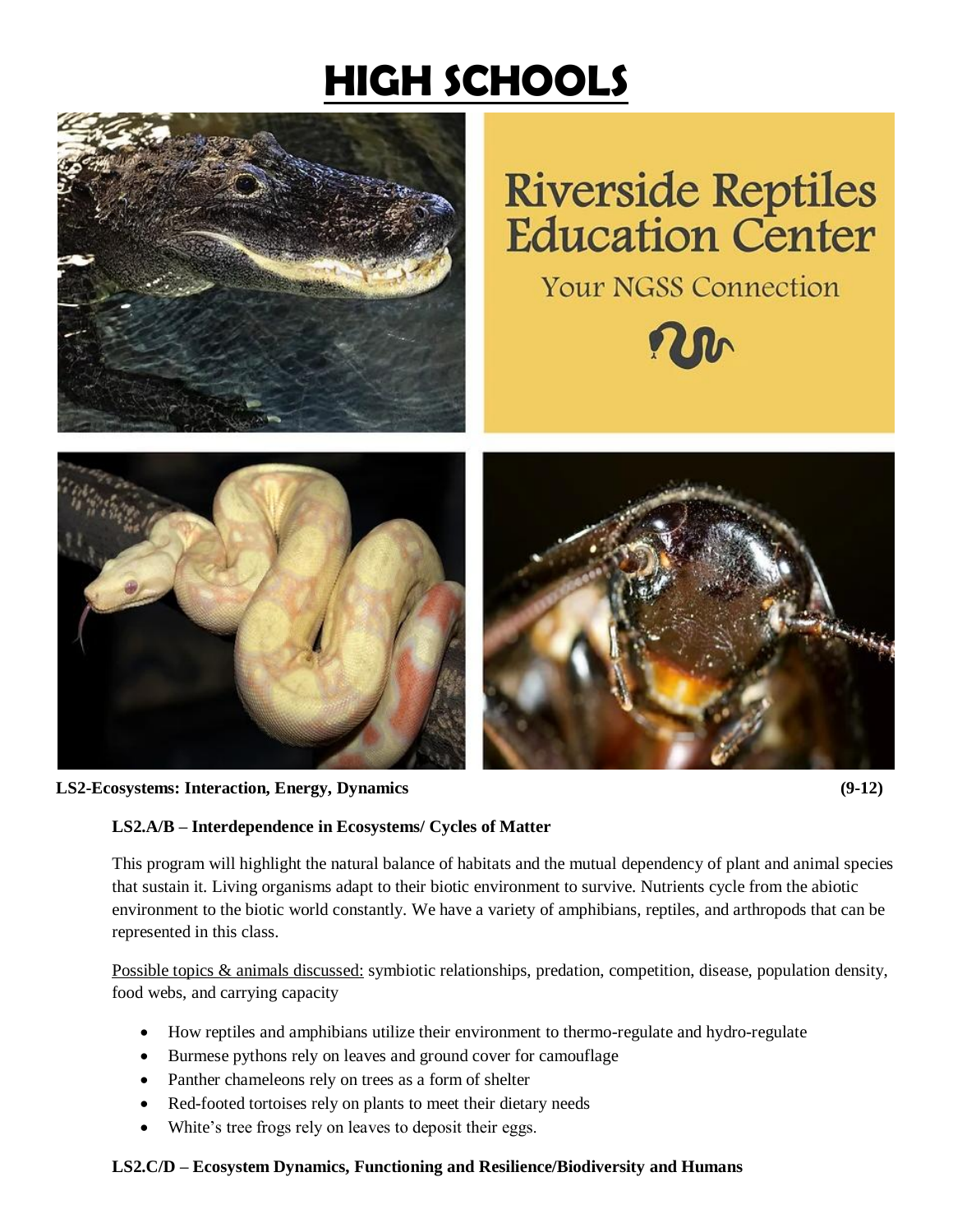In this session, we will take a brief look at the disruptions in the physical and biological components of an ecosystem. Students will analyze possible outcomes that may occur due to human activity or that may happen naturally to species in an environment. We have a variety of amphibians and reptiles that can be represented in this class.

Possible topics & animals discussed: biodiversity, population density, resilience, anthropogenic changes, habitat destruction, hunting, poaching, invasive species, urbanization, pollution, and climate change.

- Painted turtle that has been run over by a lawnmower
- You alligator sold in pet trade
- Red eared slider invading waterways in CT and MA
- Burmese python invasion in the FL everglades
- Eastern box turtle, wood turtle, Eastern rat snake, and Copperhead snake are endangered in CT and MA

#### **LS3-Heredity: Inheritance and Variation of Traits (9-12)**

#### **LS3.A/B – Structure/Function/Inheritance and Variation of Traits**

Some animals like the Desert tortoise, have changed very little over the past 200 million years. Others, like Florida's native green lizards, evolved rapidly in just 15 years to adapt to an environmental shift due to the invasive brown lizard. Certain genetic variations give animals a camouflaged appearance to blend in with their environment. For example, the Catalpa Sphinx moth uses its textured wings to blend in with tree bark. This class will discuss the genetic combinations and variations that exist within the world of reptiles and amphibians.

Possible topics & animals discussed: genetic variation, albinism, melanistic, gene mutation, genetic factors, environmental factors, and natural selection.

- Green frog (blue morph; occurs about  $1-4\%$ )
- Albino and melanistic red-eared sliders, albino Burmese python and eastern diamondback rattlesnake
- King snake (banded and high yellow morph aka Banana King)
- Geographic variations in poison dart frogs
- The temperature dependence of developmental rates in some reptiles; reversal in some amphibians

#### **LS3-Biological Evolution: Unity and Diversity (9-12)**

## **LS4.A/B – Evidence of Common Ancestry/Diversity/Natural Selection**

We know that environments change over time and natural selection acts on the genetic diversity in species. Individuals with superior traits for the new environment will have more offspring. After many generations in this new environment, the current population may not look like their ancestors because natural selection has changed them – they have evolved – to survive in their new environment.

Possible topics & animals discussed: natural selection, survival rates, genetic variation, gene mutation, genetic factors, inheritance traits, evolution, environmental factors, and population growth

- The distribution of green and gray tree frogs (adaptation through camouflage)
- Rat snake populations in different locales of eastern North America
- European legless lizard evolution
- Differences in gecko species (eyelids and toe pads)
- Python vestigial limbs (ancient limbs from their ancestors)